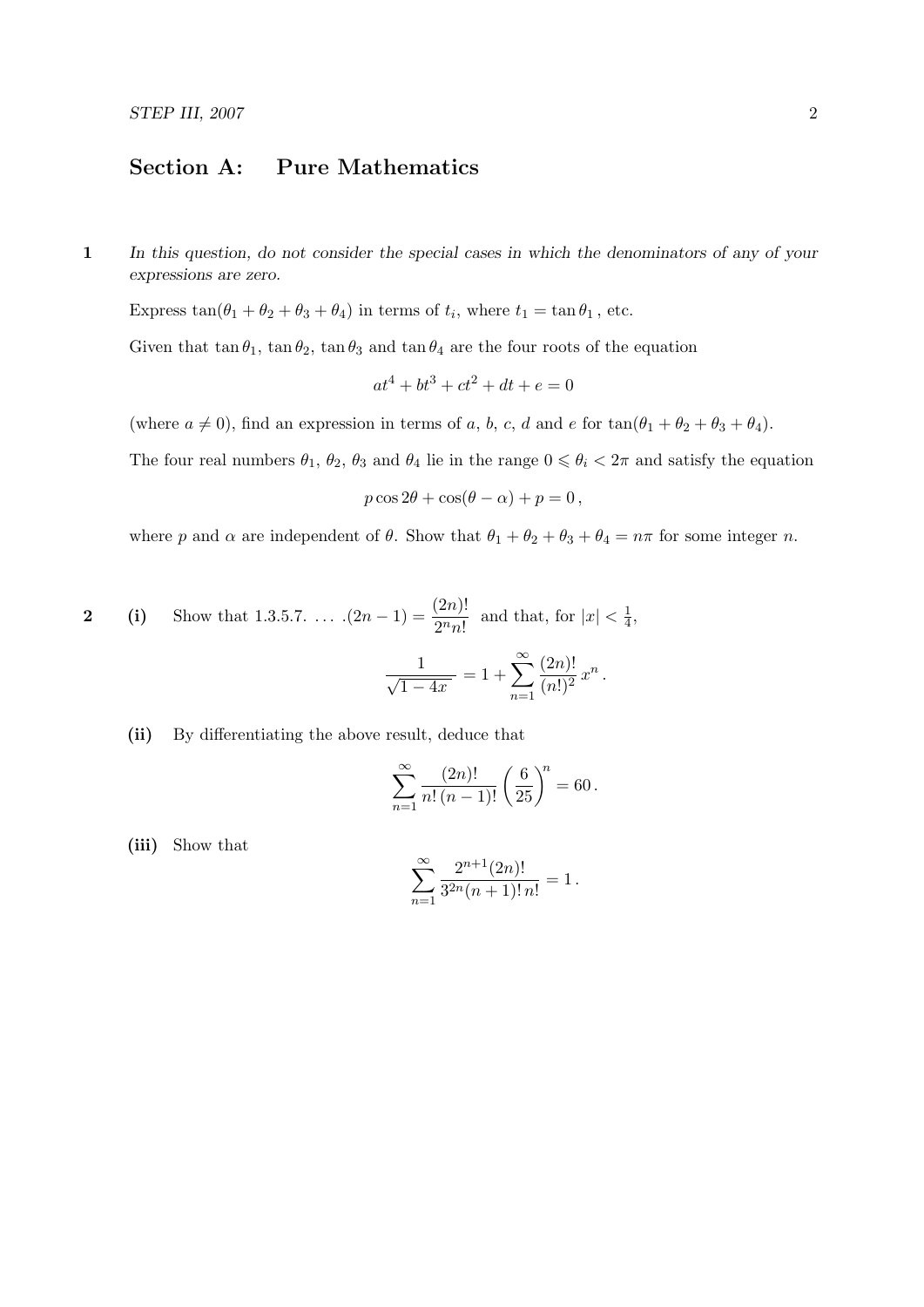3 A sequence of numbers,  $F_1, F_2, \ldots$ , is defined by  $F_1 = 1, F_2 = 1$ , and

$$
F_n = F_{n-1} + F_{n-2} \quad \text{for } n \geq 3.
$$

- (i) Write down the values of  $F_3, F_4, \ldots, F_8$ .
- (ii) Prove that  $F_{2k+3}F_{2k+1} F_{2k+2}^2 = -F_{2k+2}F_{2k} + F_{2k+1}^2$ .
- (iii) Prove by induction or otherwise that  $F_{2n+1}F_{2n-1} F_{2n}^2 = 1$  and deduce that  $F_{2n}^2 + 1$ is divisible by  $F_{2n+1}$ .
- (iv) Prove that  $F_{2n-1}^2 + 1$  is divisible by  $F_{2n+1}$ .
- 4 A curve is given parametrically by

$$
x = a(\cos t + \ln \tan \frac{1}{2}t),
$$
  

$$
y = a\sin t,
$$

where  $0 < t < \frac{1}{2}\pi$  and a is a positive constant. Show that  $\frac{dy}{dx} = \tan t$  and sketch the curve.

Let  $P$  be the point with parameter  $t$  and let  $Q$  be the point where the tangent to the curve at P meets the x-axis. Show that  $PQ = a$ .

The radius of curvature,  $\rho$ , at P is defined by

$$
\rho = \frac{\left(\dot{x}^2 + \dot{y}^2\right)^{\frac{3}{2}}}{\left|\dot{x}\ddot{y} - \dot{y}\ddot{x}\right|},
$$

where the dots denote differentiation with respect to t. Show that  $\rho = a \cot t$ .

The point C lies on the normal to the curve at P, a distance  $\rho$  from P and above the curve. Show that  $CQ$  is parallel to the y-axis.

5 Let  $y = \ln(x^2 - 1)$ , where  $x > 1$ , and let r and  $\theta$  be functions of x determined by  $r = \sqrt{ }$  $\sqrt{x^2-1}$ and  $\coth \theta = x$ . Show that

$$
\frac{dy}{dx} = \frac{2\cosh\theta}{r} \quad \text{and} \quad \frac{d^2y}{dx^2} = -\frac{2\cosh 2\theta}{r^2} \,,
$$

and find an expression in terms of r and  $\theta$  for  $\frac{d^3y}{dx^3}$  $\frac{d^2y}{dx^3}$ .

Find, with proof, a similar formula for  $\frac{d^n y}{dx^n}$  $\frac{d^{n}y}{dx^{n}}$  in terms of r and  $\theta$ .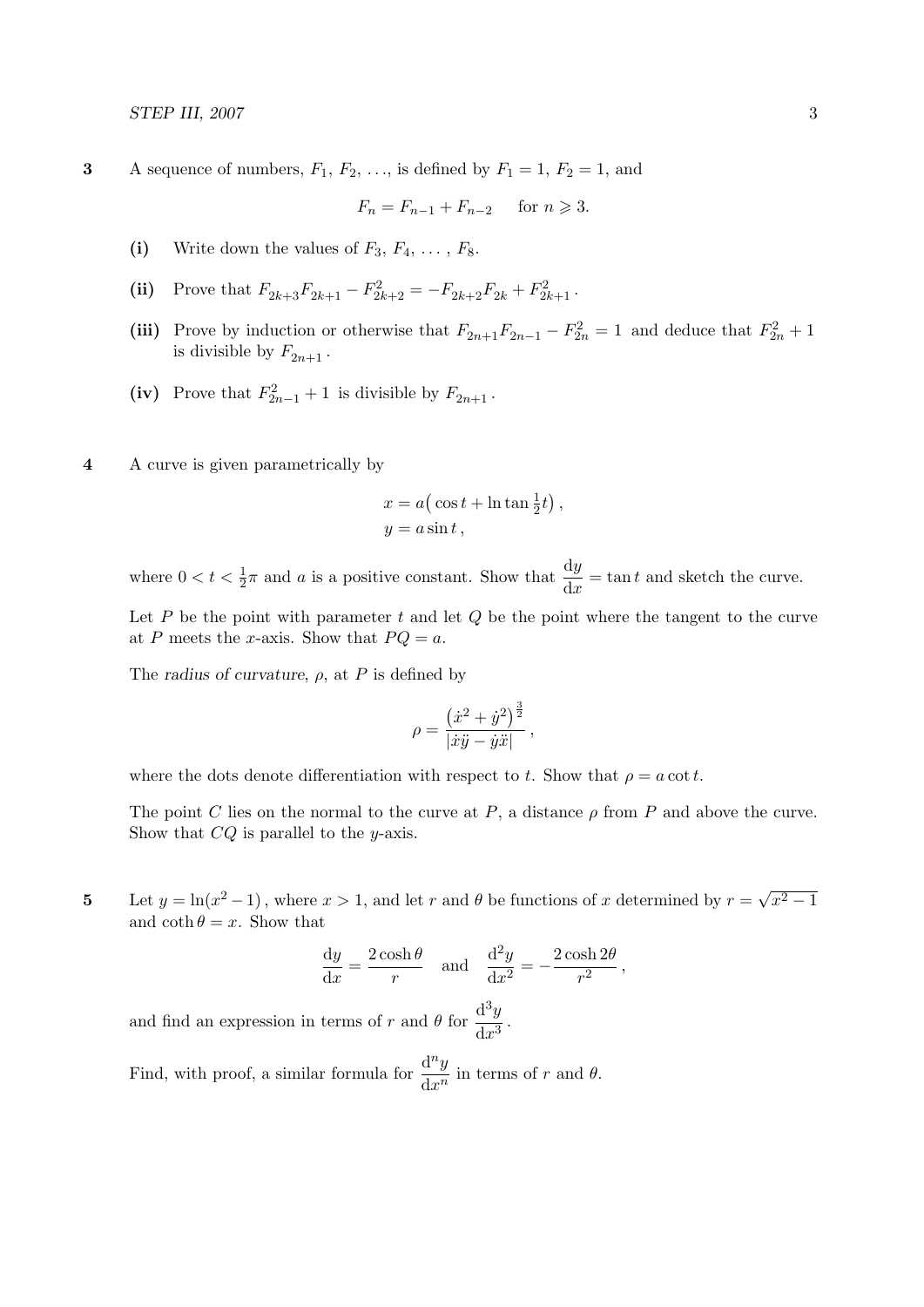6 The distinct points  $P, Q, R$  and S in the Argand diagram lie on a circle of radius a centred at the origin and are represented by the complex numbers  $p$ ,  $q$ ,  $r$  and  $s$ , respectively. Show that

$$
pq = -a^2 \frac{p-q}{p^*-q^*}.
$$

Deduce that, if the chords PQ and RS are perpendicular, then  $pq + rs = 0$ .

The distinct points  $A_1, A_2, \ldots, A_n$  (where  $n \geq 3$ ) lie on a circle. The points  $B_1, B_2, \ldots, B_n$  lie on the same circle and are chosen so that the chords  $B_1B_2, B_2B_3, \ldots, B_nB_1$  are perpendicular, respectively, to the chords  $A_1A_2$ ,  $A_2A_3$ , ...,  $A_nA_1$ . Show that, for  $n = 3$ , there are only two choices of  $B_1$  for which this is possible. What is the corresponding result for  $n = 4$ ? State the corresponding results for values of n greater than 4.

7 The functions  $s(x)$   $(0 \le x < 1)$  and  $t(x)$   $(x \ge 0)$ , and the real number p, are defined by

$$
s(x) = \int_0^x \frac{1}{\sqrt{1 - u^2}} du, \quad t(x) = \int_0^x \frac{1}{1 + u^2} du, \quad p = 2 \int_0^\infty \frac{1}{1 + u^2} du.
$$

For this question, do not evaluate any of the above integrals explicitly in terms of inverse trigonometric functions or the number  $\pi$ .

- (i) Use the substitution  $u = v^{-1}$  to show that  $t(x) = \int_{-\infty}^{\infty}$  $1/x$ 1  $\frac{1}{1+v^2}$  dv. Hence evaluate  $t(1/x) + t(x)$  in terms of p and deduce that  $2t(1) = \frac{1}{2}p$ .
- (ii) Let  $y = \frac{u}{\sqrt{u}}$  $\frac{u}{1+u^2}$ . Express u in terms of y, and show that  $\frac{du}{dy} = \frac{1}{\sqrt{(1-1)}}$  $\frac{1}{\sqrt{(1-y^2)^3}}$ .

By making a substitution in the integral for  $t(x)$ , show that

$$
t(x) = s\left(\frac{x}{\sqrt{1+x^2}}\right).
$$

Deduce that  $s(\frac{1}{\sqrt{2}})$  $\frac{1}{2}$  =  $\frac{1}{4}$  $rac{1}{4}p$ .

(iii) Let 
$$
z = \frac{u + \frac{1}{\sqrt{3}}}{1 - \frac{1}{\sqrt{3}}u}
$$
. Show that  $t(\frac{1}{\sqrt{3}}) = \int_{\frac{1}{\sqrt{3}}}^{\sqrt{3}} \frac{1}{1 + z^2} dz$ , and hence that  $3t(\frac{1}{\sqrt{3}}) = \frac{1}{2}p$ .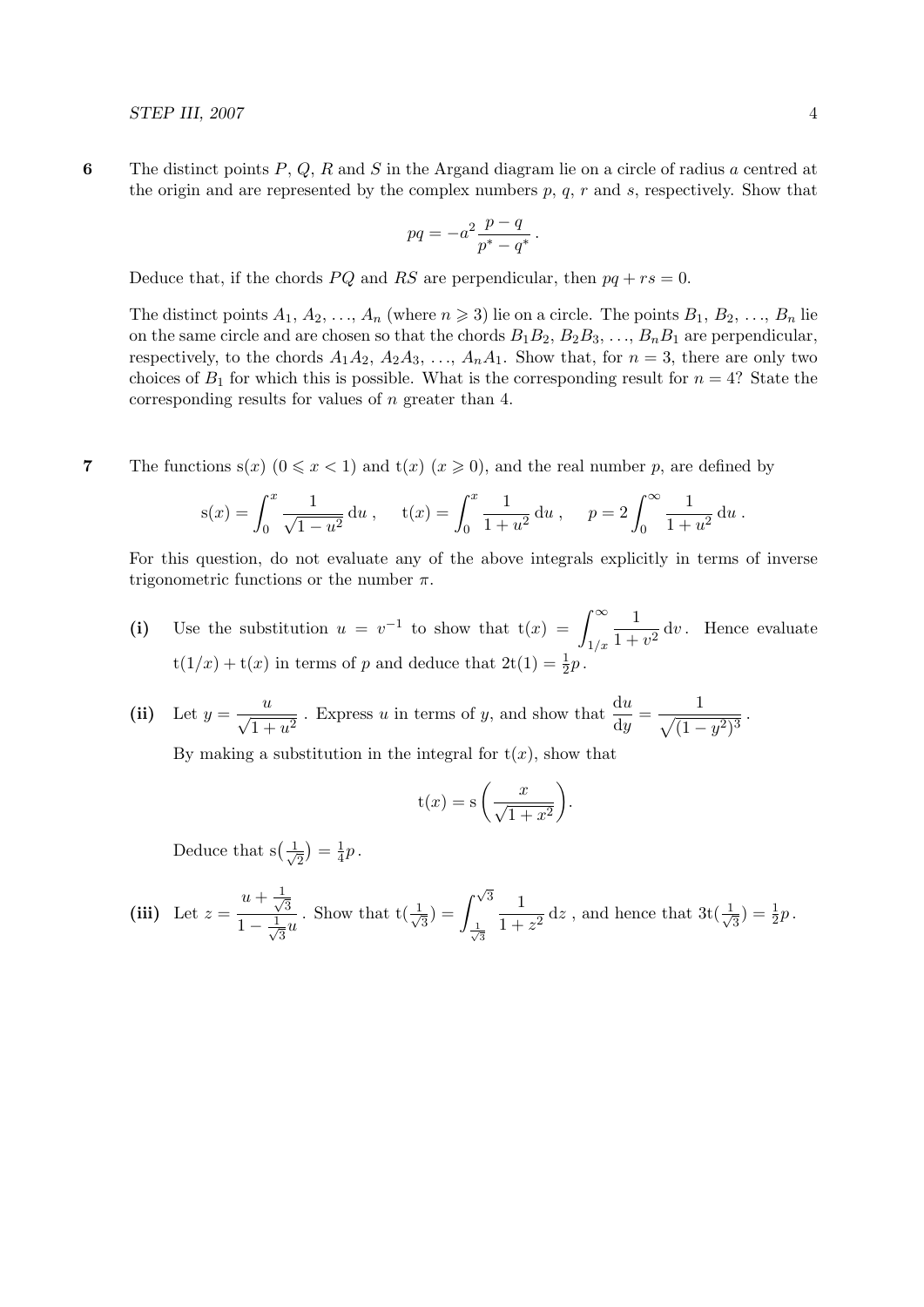8 (i) Find functions a(x) and b(x) such that  $u = x$  and  $u = e^{-x}$  both satisfy the equation

$$
\frac{\mathrm{d}^2 u}{\mathrm{d}x^2} + \mathbf{a}(x)\frac{\mathrm{d}u}{\mathrm{d}x} + \mathbf{b}(x)u = 0.
$$

For these functions  $a(x)$  and  $b(x)$ , write down the general solution of the equation. Show that the substitution  $y = \frac{1}{2}$  $3u$ du  $\frac{du}{dx}$  transforms the equation

$$
\frac{dy}{dx} + 3y^2 + \frac{x}{1+x}y = \frac{1}{3(1+x)}
$$
 (\*)

into

$$
\frac{\mathrm{d}^2 u}{\mathrm{d}x^2} + \frac{x}{1+x} \frac{\mathrm{d}u}{\mathrm{d}x} - \frac{1}{1+x} u = 0
$$

and hence show that the solution of equation (\*) that satisfies  $y = 0$  at  $x = 0$  is given by  $y = \frac{1 - e^{-x}}{2(1 - e^{-x})}$  $\frac{1}{3(x+e^{-x})}$ .

(ii) Find the solution of the equation

$$
\frac{\mathrm{d}y}{\mathrm{d}x} + y^2 + \frac{x}{1-x}y = \frac{1}{1-x}
$$

that satisfies  $y = 2$  at  $x = 0$ .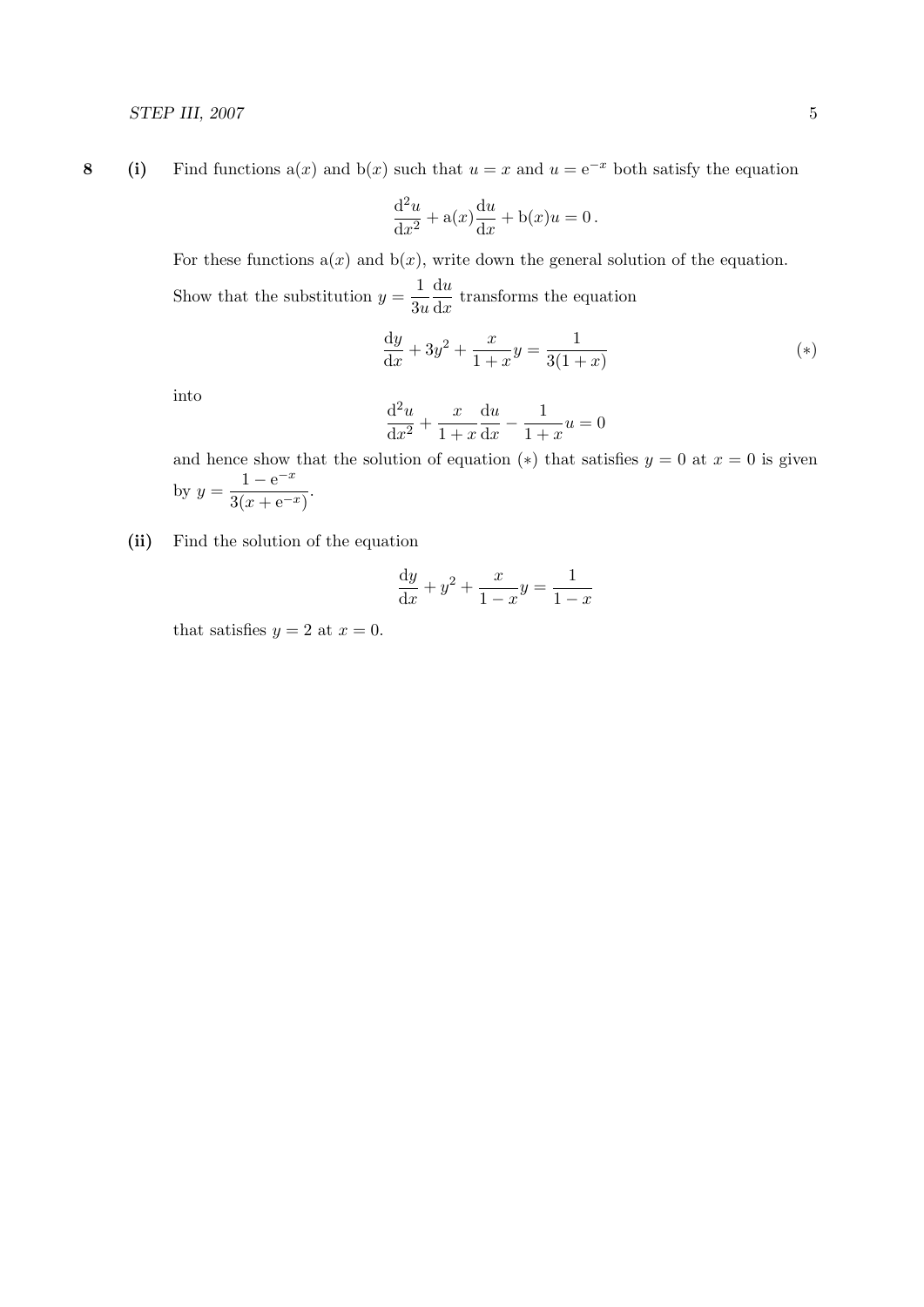## Section B: Mechanics

9 Two small beads,  $A$  and  $B$ , each of mass  $m$ , are threaded on a smooth horizontal circular hoop of radius a and centre O. The angle  $\theta$  is the acute angle determined by  $2\theta = \angle AOB$ .

The beads are connected by a light straight spring. The energy stored in the spring is

$$
mk^2a^2(\theta - \alpha)^2,
$$

where k and  $\alpha$  are constants satisfying  $k > 0$  and  $\frac{\pi}{4} < \alpha < \frac{\pi}{2}$ .

The spring is held in compression with  $\theta = \beta$  and then released. Find the period of oscillations in the two cases that arise according to the value of  $\beta$  and state the value of  $\beta$  for which oscillations do not occur.

10 A particle is projected from a point on a plane that is inclined at an angle  $\phi$  to the horizontal. The position of the particle at time t after it is projected is  $(x, y)$ , where  $(0, 0)$  is the point of projection,  $x$  measures distance up the line of greatest slope and  $y$  measures perpendicular distance from the plane. Initially, the velocity of the particle is given by  $(\dot{x}, \dot{y}) = (V \cos \theta, V \sin \theta)$ , where  $V > 0$  and  $\phi + \theta < \pi/2$ . Write down expressions for x and y.

The particle bounces on the plane and returns along the same path to the point of projection. Show that

$$
2\tan\phi\tan\theta=1
$$

and that

$$
R = \frac{V^2 \cos^2 \theta}{2g \sin \phi},
$$

where  $R$  is the range along the plane.

Show further that

$$
\frac{2V^2}{gR}=3\sin\phi+\csc\phi
$$

and deduce that the largest possible value of R is  $V^2/(\sqrt{\sqrt{}})$  $3\,g)$  .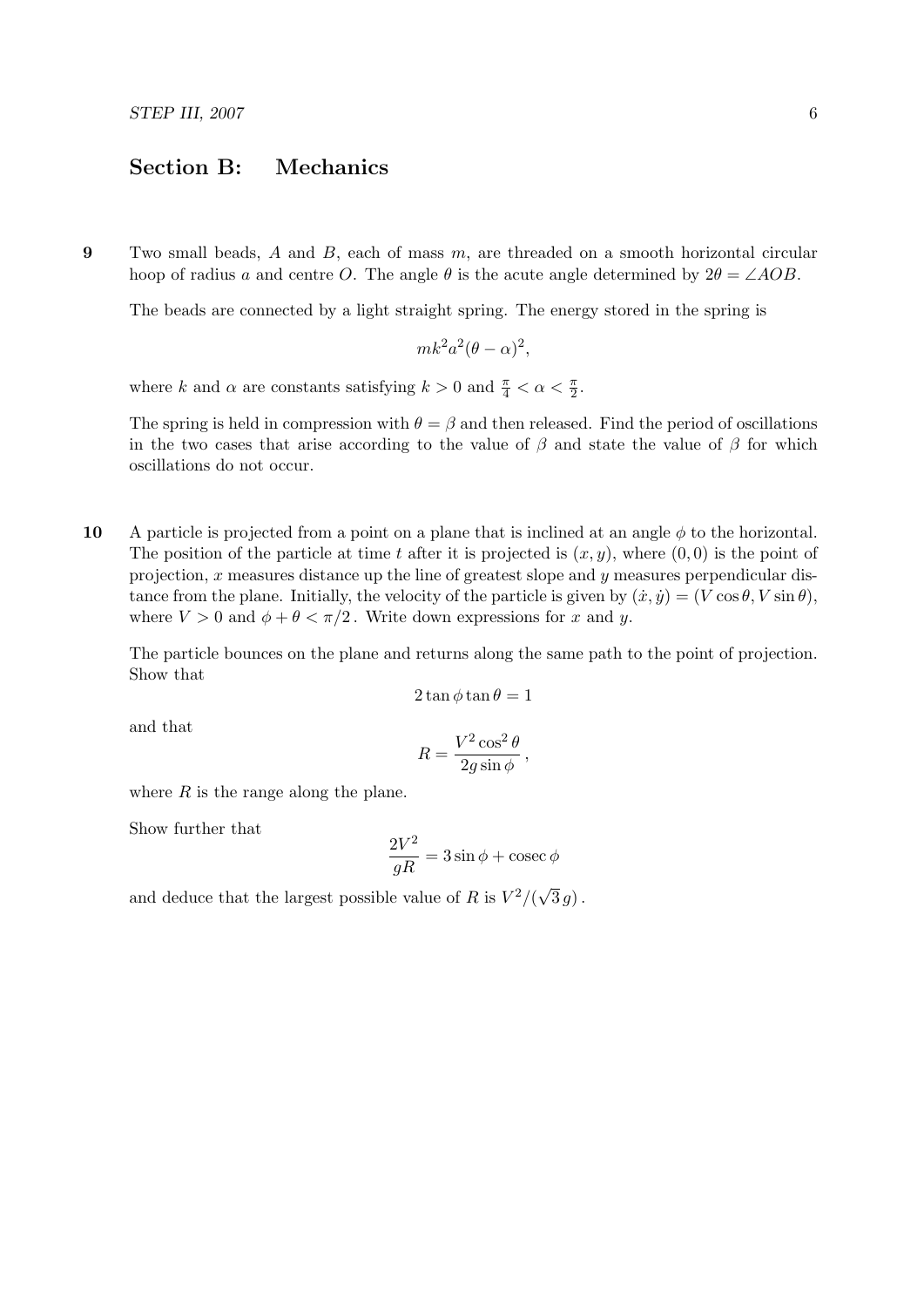11 (i) A wheel consists of a thin light circular rim attached by light spokes of length a to a small hub of mass  $m$ . The wheel rolls without slipping on a rough horizontal table directly towards a straight edge of the table. The plane of the wheel is vertical throughout the motion. The speed of the wheel is u, where  $u^2 < a$ g.

> Show that, after the wheel reaches the edge of the table and while it is still in contact with the table, the frictional force on the wheel is zero. Show also that the hub will fall a vertical distance  $(ag - u^2)/(3g)$  before the rim loses contact with the table.

(ii) Two particles, each of mass  $m/2$ , are attached to a light circular hoop of radius a, at the ends of a diameter. The hoop rolls without slipping on a rough horizontal table directly towards a straight edge of the table. The plane of the hoop is vertical throughout the motion. When the centre of the hoop is vertically above the edge of the table it has speed u, where  $u^2 < a$ g, and one particle is vertically above the other.

Show that, after the hoop reaches the edge of the table and while it is still in contact with the table, the frictional force on the hoop is non-zero and deduce that the hoop will slip before it loses contact with the table.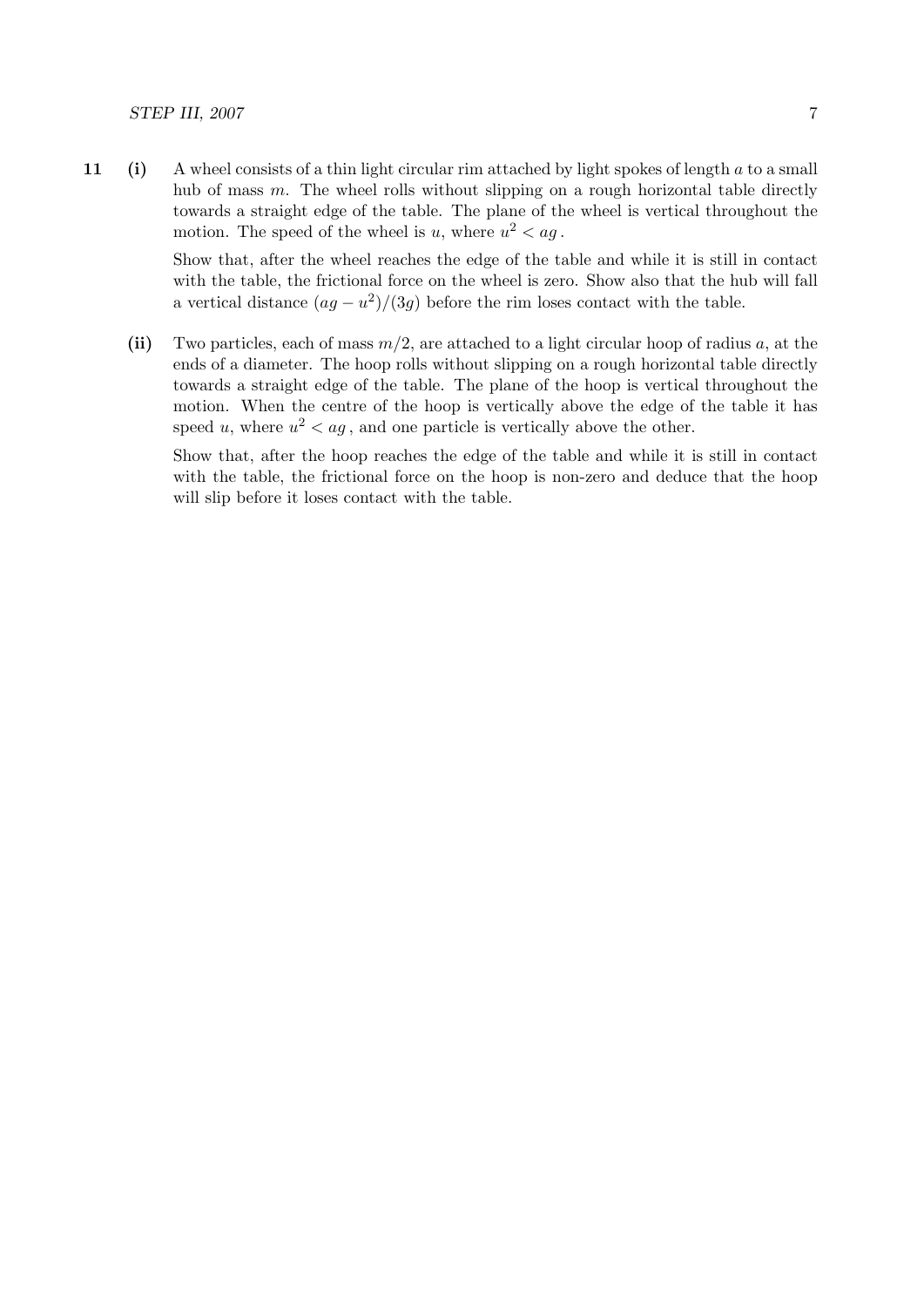## Section C: Probability and Statistics

12 I choose a number from the integers 1, 2, ...,  $(2n-1)$  and the outcome is the random variable N. Calculate  $E(N)$  and  $E(N^2)$ .

I then repeat a certain experiment  $N$  times, the outcome of the *i*th experiment being the random variable  $X_i$   $(1 \leq i \leq N)$ . For each i, the random variable  $X_i$  has mean  $\mu$  and variance  $\sigma^2$ , and  $X_i$  is independent of  $X_j$  for  $i \neq j$  and also independent of N. The random variable Y is defined by  $Y = \sum_{n=1}^{N}$  $i=1$  $X_i$ . Show that  $E(Y) = n\mu$  and that  $Cov(Y, N) = \frac{1}{3}n(n-1)\mu$ . Find Var  $(Y)$  in terms of n,  $\sigma^2$  and  $\mu$ .

- 13 A frog jumps towards a large pond. Each jump takes the frog either 1 m or 2 m nearer to the pond. The probability of a 1 m jump is  $p$  and the probability of a 2 m jump is  $q$ , where  $p + q = 1$ , the occurence of long and short jumps being independent.
	- (i) Let  $p_n(j)$  be the probability that the frog, starting at a point  $(n-\frac{1}{2})$  $(\frac{1}{2})$  m away from the edge of the pond, lands in the pond for the first time on its jth jump. Show that  $p_2(2) = p.$
	- (ii) Let  $u_n$  be the expected number of jumps, starting at a point  $(n \frac{1}{2})$  $(\frac{1}{2})$  m away from the edge of the pond, required to land in the pond for the first time. Write down the value of  $u_1$ . By finding first the relevant values of  $p_n(m)$ , calculate  $u_2$  and show that  $u_3 = 3 - 2q + q^2$ .
	- (iii) Given that  $u_n$  can be expressed in the form  $u_n = A(-q)^{n-1} + B + Cn$ , where A, B and C are constants (independent of n), show that  $C = (1+q)^{-1}$  and find A and B in terms of q. Hence show that, for large  $n, u_n \approx \frac{n}{n+1}$  $\frac{n}{p+2q}$  and explain carefully why this result is to be expected.